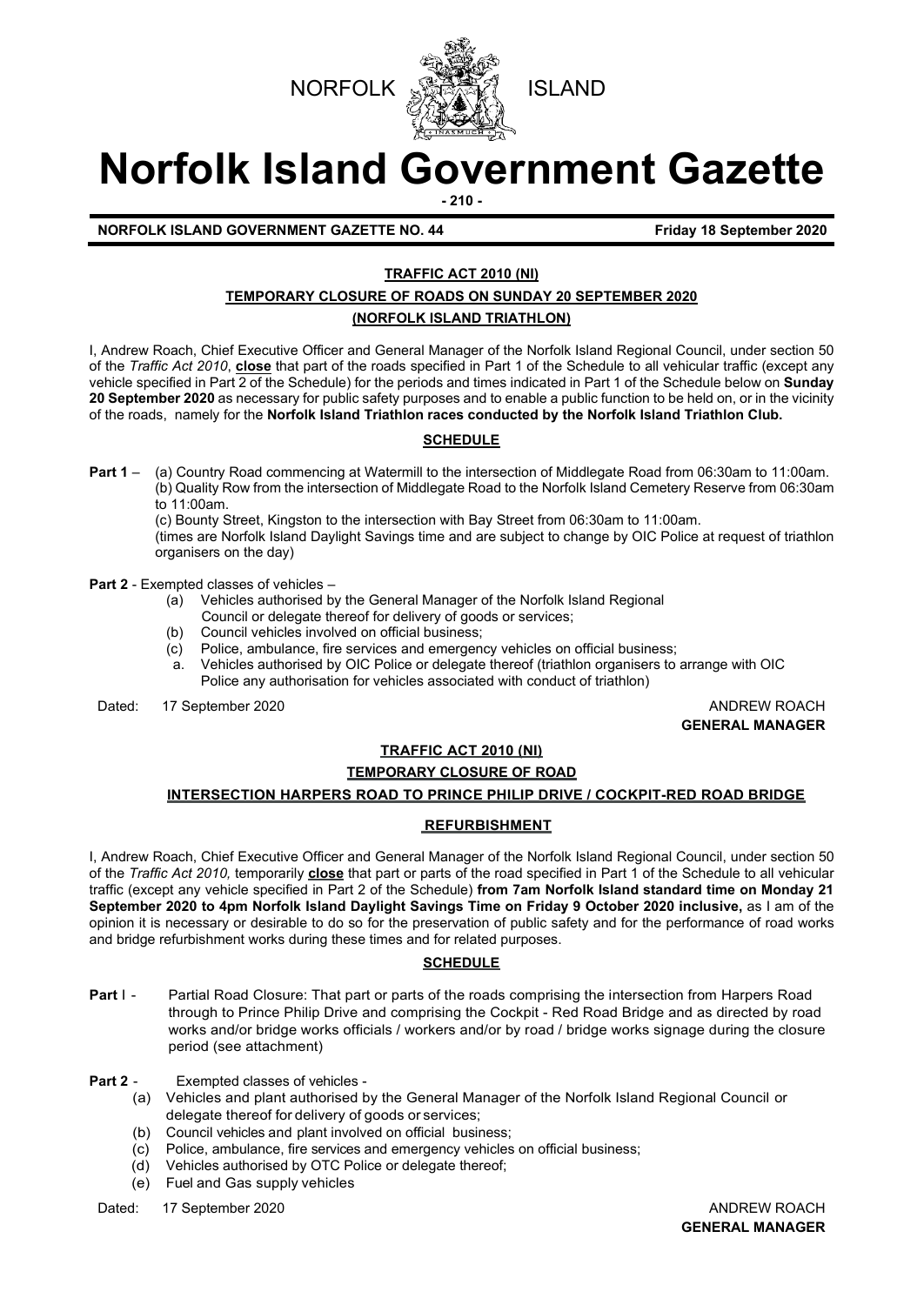## **TRAFFIC ACT 2010 (NI) TEMPORARY CLOSURE OF ROAD MOVEMENT OF WIDE AND HEAVY VEHICLES MARSHS ROAD FROM STOCKYARD ROAD TO BALL BAY**

I, Andrew Roach, Chief Executive Officer and General Manager of the Norfolk Island Regional Council, under section 50 of the *Traffic Act 2010,* revoke my previous instrument in this regard and now temporarily **close** that part or parts of the road specified in Part 1 of the Schedule to all vehicular traffic (except any vehicle specified in Part 2 of the Schedule) **for a 24 hr period each day from the date of publication of this notice in the Gazette to 6.00am Wednesday 31 March 2021,** as I am of the opinion it is necessary or desirable to do so for the preservation of public safety during these times and to enable **Boral Resources QLD Pty Limited** to receive and move vehicles, plant, equipment and materials to and from Ball Bay's temporary Groyne involving the operation of wide and heavy vehicles and for related purposes.

#### **SCHEDULE**

- **Part I -** Partial Road Closure: That part or parts of the roads comprising Marshs Road from Stockyard Road to Ball Bay
- **Part 2** Exempted classes of vehicles
	- (f) Vehicles and plant authorised by the General Manager of the Norfolk Island Regional Council or delegate thereof for delivery of goods or services;
	- (g) Council vehicles and plant involved on official business;
	- (h) Police, ambulance, fire services and emergency vehicles on official business;
	- (i) Vehicles authorised by OTC Police or delegate thereof;<br>(j) Fuel and Gas supply vehicles
	- Fuel and Gas supply vehicles

Dated: 17 September 2020 **ANDREW ROACH CONSIDERER AND ANDREW ROACH** 

## **GENERAL MANAGER**

#### **PLANNING ACT 2002 (NI) – SUBSECTION 43(1) NOTICE**

#### **AMENDED DEVELOPMENT APPLICATION**

| Development Application No.: | DA BA 13/2020                                                              |
|------------------------------|----------------------------------------------------------------------------|
| Applicant:                   | A & S McGillycuddy                                                         |
|                              | PO Box 782, Norfolk Island                                                 |
| Location:                    | Portion 32b, 157 Stockyard Road (a)                                        |
| Proposed Development:        | Two, detached one bedroom Residence - Accommodation Units (Low<br>Density) |
| Zone:                        | Rural                                                                      |
| Category:                    | Permissible (with consent)                                                 |

#### **Public Exhibition**

In accordance with section 38 of the Act DA.BA 13/2020 has been amended. The nature of the amendments are as follows

- Re-site 'Villa 2' to comply with development standards for minimum front boundary setbacks for the Rural Zone
- Re-site the water tank to a lower point at the subject land at 21.0 m from the front property boundary
- Change signage from two (2) signs to one (1) *Flush wall advertising structure* attached to the proposed front fence
- Change access from a one way driveway with two access points to Stockyard Road to one access point to Stockyard Road with two adjacent driveways to each villa
- Amend elevation plans to show correct land slope and corrected maximum building heights and demonstrate compliance with development standards for maximum building height standards for the Rural Zone.

This Amended Development Application may be inspected, during business hours, at the Planning Office at the Norfolk Island Regional Council, New Military Barracks, Kingston, and also at the Norfolk Island Regional Council website <http://www.norfolkisland.gov/nf/your-council/council-documents-public-exhibition>

An environmental impact statement was not required to accompany the Development Application under the Act and was not included with the Development Application.

#### **Submission**

Any person may, during the period between Monday 21 September 2020 and Monday 5 October 2020, make written submissions to the General Manager about the Amended Development Application. All submissions must state the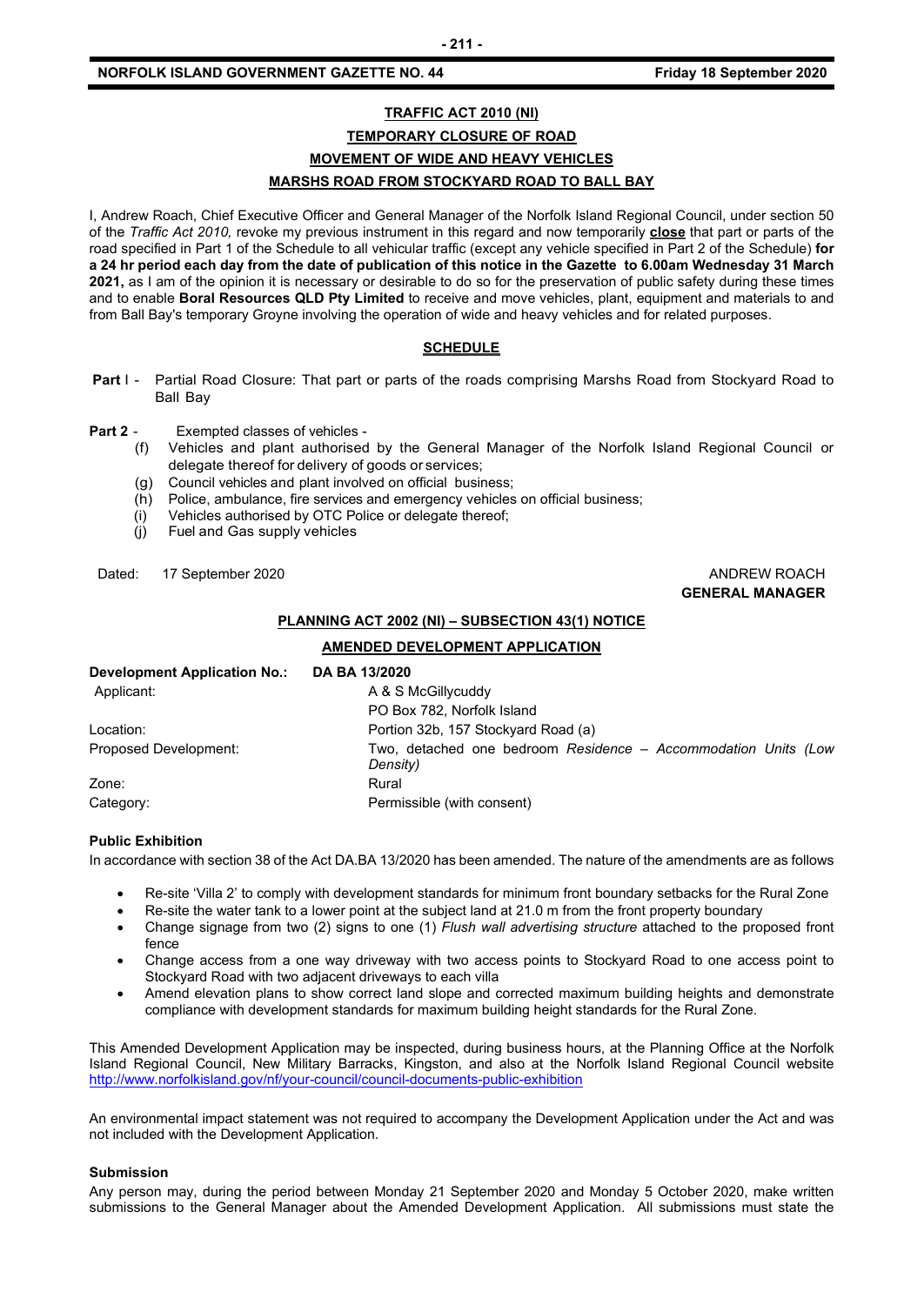#### **NORFOLK ISLAND GOVERNMENT GAZETTE NO. 44 Friday 18 September 2020**

relevant Development Application number. All submissions must be signed by at least one person making the submission. If a submission objects to the proposed development, the grounds for objections must be specified in the submission.

#### **Reviewable decisions**

Decisions made on Development Applications under the *Planning Act 2002 (NI)* are reviewable decisions within the meaning of subsection 78 of the Act.

Dated: 16 September 2020 JODIE BROWN

## **SENIOR STRATEGIC PLANNER**

#### **PLANNING ACT 2002 (NI) – SECTION 48 NOTICE**

The following Development Applications for permissible (with consent) use or development of land have been determined under the *Planning Act 2002 (NI).*

| <b>DA Number</b> | Applicant                                                    | Location                                  | Use and/or                                                                                                           | <b>Decision</b>                                            |
|------------------|--------------------------------------------------------------|-------------------------------------------|----------------------------------------------------------------------------------------------------------------------|------------------------------------------------------------|
|                  |                                                              |                                           | <b>Development</b>                                                                                                   |                                                            |
| DA.BA 14/2020    | Peter Buffett,<br>PO Box 485.<br>NORFOLK ISLAND              | Portions 58g4 &<br>58q9,<br>Douglas Drive | Change of Use to add<br>Food Premises and Shop<br>as additional permitted<br>uses at premises; and<br>Two Flush Wall | Approved,<br>4 September 2020,<br>subject to<br>conditions |
|                  |                                                              |                                           | <b>Advertising Structures</b>                                                                                        |                                                            |
| DA 6/2020        | S Williamson &<br>L Hancock,<br>PO Box 70,<br>NORFOLK ISLAND | Portion 40o12,<br>Shortridge Road         | Illuminated LED Pole or<br><b>Freestanding Advertising</b><br><b>Structure</b>                                       | Approved,<br>4 September 2020,<br>subject to<br>conditions |

#### **Public Inspection**

The Notice of Decision and accompanying documents for these Approvals may be inspected, free of charge, during business hours at the Planning Office of the Norfolk Island Regional Council, New Military Barracks, Kingston.

#### **Reviewable Decisions**

Decisions made in relation to development applications are reviewable decisions within the meaning of subsection 78(1) of the *Planning Act 2002 (NI).* The applicant or any person who made a written public submission about the development application has the right to apply to the Administrative Review Tribunal or the Administrative Appeals Tribunal for review of a decision on a development application. An application for a review must be lodged within 28 days of the date the decision was given.

Dated: 16 September 2020 JODIE BROWN

## **SENIOR STRATEGIC PLANNER**

#### **NOTICE TO CREDITORS**

#### **NOTICE OF INTENTION TO DISTRIBUTE AND FINALISE ESTATE**

In the Supreme Court of Norfolk Island

Probate jurisdiction

In the estate of the late THOMAS KAURI TAMA GREENING late of Ferny Lane Norfolk Island deceased

Creditors and claimants of the estate of the late THOMAS KAURI TAMA GREENING are advised that ANGELICA FRANCES TREMBLAY as the Administrator of the estate of the abovenamed deceased intends to commence winding up the estate of the abovenamed deceased at the expiration of fourteen (14) days from the date of publication of this Notice.

Unpaid Creditors or claimants of the Estate should lodge all claims against the estate within fourteen (14) days from the date of publication of this Notice at the following address for service:

Administrator of the estate of late THOMAS KAURI TAMA GREENING deceased C/O Sophie Thomson Patterson Byfield & Bryen **Solicitors** PO Box 27 WALCHA NSW 2354

Dated: 15 September 2020 MICHAEL ZANDE **Attorney for the Administrator – ANGELICA FRANCES TREMBLAY**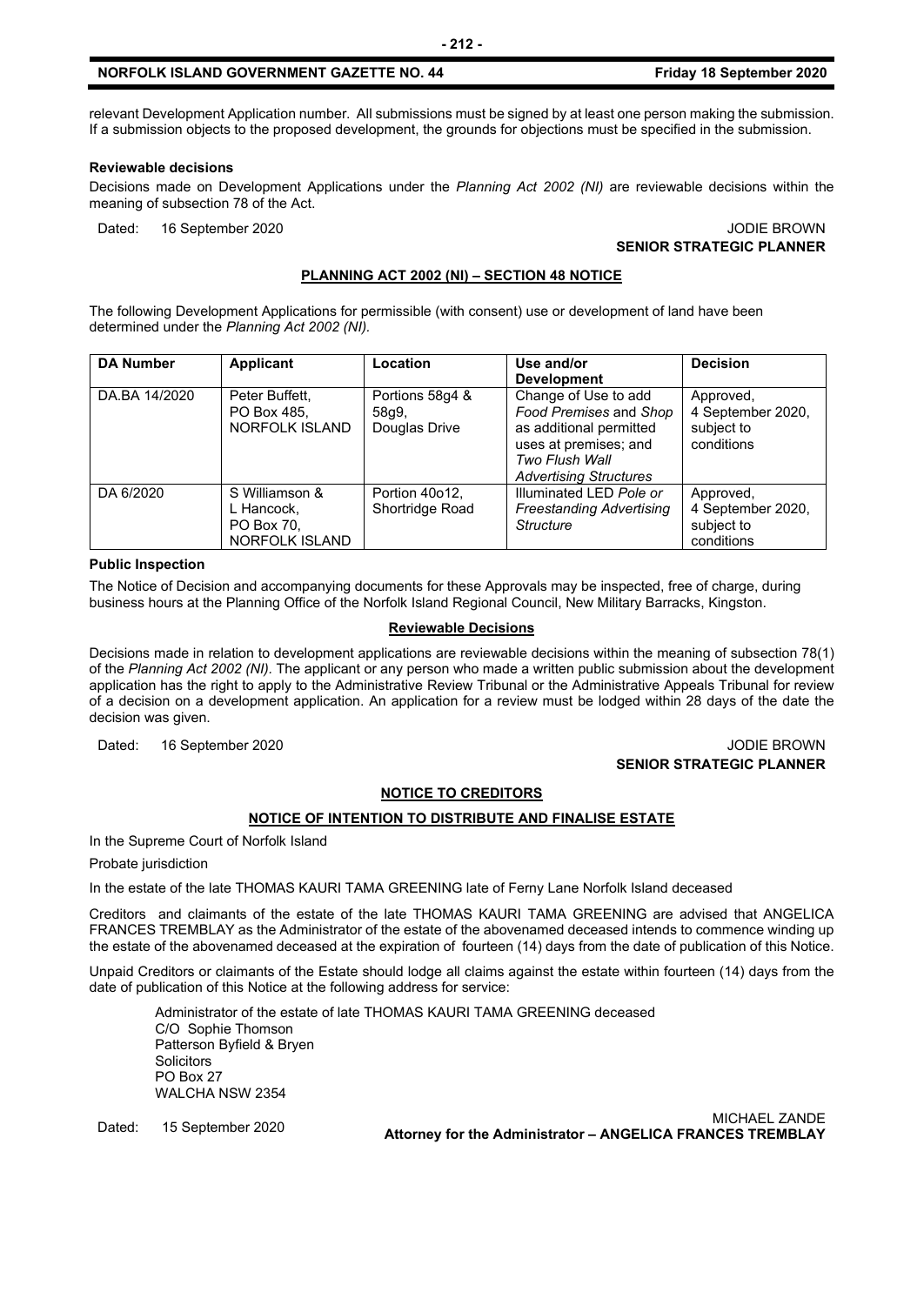#### **PASTURAGE AND ENCLOSURE ACT 1949 (NI)**

### **REGULATION 5**

I, Andrew Roach, General Manager of Norfolk Island Regional Council, direct the owners of stock depastured under the *Pasturage and Enclosure Act 1949,* to muster stock for drenching at one of the following places between 7am and 3pm on the dates indicated below for that area. Dates are subject to change depending on the weather. Any variation of dates will be notified over the local radio.

| <b>Stock Found in the Following areas</b>                                                                                                                                                       | <b>Muster Place</b>                 | <b>Muster Dates</b>                                               |
|-------------------------------------------------------------------------------------------------------------------------------------------------------------------------------------------------|-------------------------------------|-------------------------------------------------------------------|
| Cockpit<br><b>Burnt Pine</b><br>New Cascade Road<br>J.E. Road<br>Red Road<br>Cascade                                                                                                            | Cascade Yards                       | Monday<br>21 <sup>st</sup> September                              |
| Kingston<br>Store Road<br>Middlegate<br>Rooty Hill Road<br><b>Cutters Corn</b><br><b>Bloody Bridge</b><br><b>Bumboras</b><br>Peters Highway<br>New Farm Road<br>Longridge<br><b>Rocky Point</b> | Pound Paddock, Kingston             | Monday/Tuesday<br>21 <sup>st</sup> and 22 <sup>nd</sup> September |
| Anson Bay Road<br>Duncombe Bay Road<br>Kingfisher Paddock                                                                                                                                       | Kingfisher Paddock Yards, Anson Bay | Wednesday<br>23rd September                                       |
| Ball Bay<br><b>Bucks Point</b><br><b>Steels Point</b>                                                                                                                                           | Pound Paddock, Kingston             | Thursday<br>24 <sup>th</sup> October                              |
| Mt Pitt Road<br><b>Mission Road</b><br><b>Headstone Road</b><br>Douglas Drive                                                                                                                   | <b>Mission Pool Yards</b>           | Friday<br>25 <sup>th</sup> October                                |

Cattle owners are required to attend in person, at the appropriate muster place to muster and drench stock. Cattle owners may appoint an agent to attend the muster on their behalf, at the appropriate muster place(s) provided any such appointment is in writing and handed to the Inspector of Brands and Marks prior to muster. Failure to attend muster or failure to submit the written appointment of an agent will result in that cattle owner being ineligible to be granted pasturage rights for the next 12 month period beginning April 2021, in accordance with the approved *Depasturing Cattle Policy.* It should be further noted that an approved right of pasturage must exist in respect of calves over the age of 6 months, which are expected to be depastured on common land.

Dated: 14 September 2020 **ANDREW ROACH BELL ANDREW ROACH** 

## **GENERAL MANAGER**

## **ASSOCIATIONS INCORPORATION ACT 2005 (NI) NOTICE OF INTENTION TO APPLY FOR THE INCORPORATION OF AN ASSOCIATION**

Regulation 4(1)

I, Lesley Buffett of 223 Ferny Lane, Norfolk Island, a person authorised in that behalf by the committee of the association known as Australian Red Cross Norfolk Island Branch hereby give notice that I intend to apply for the incorporation of the association under the *Associations Incorporation Act 2005* (NI). The objects and purposes of the association are as follows:

- 1. The Norfolk Island Branch of Red Cross Australia is part of that international humanitarian organization providing community services to promote wellbeing and emergency support before, during and after disasters.
- 2. As examples, on Norfolk Island we operate the Blood Bank, provide Telecross calls to local people needing support, deliver training in preparation for and recovery from any emergencies, and work with all other local sectors to support the community during disasters

This notice has been approved by the Registrar of Associations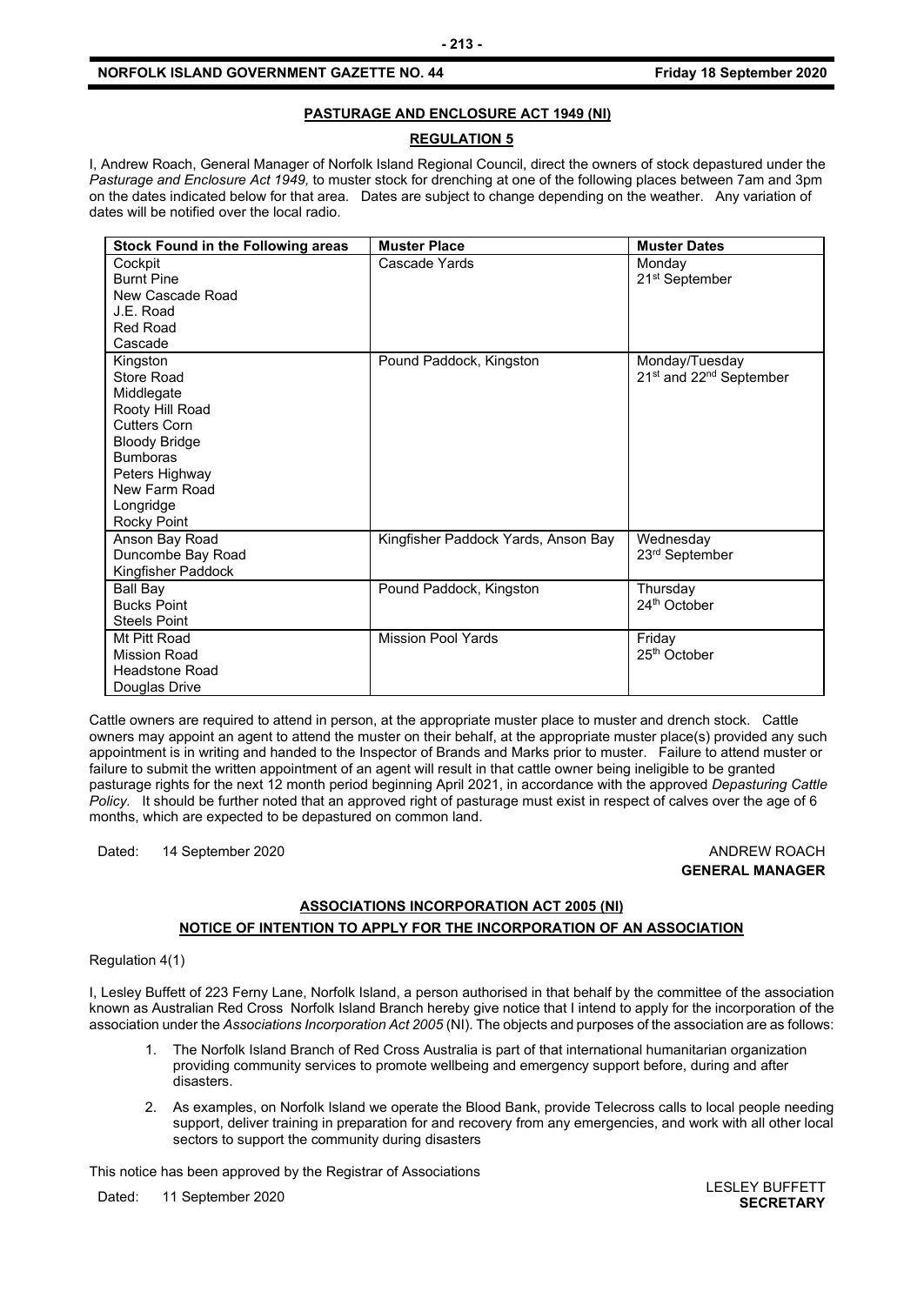#### **NORFOLK ISLAND GOVERNMENT GAZETTE NO. 44 Friday 18 September 2020**

#### **PLANNING ACT 2002 (NI)**

#### **DEVELOPMENT CONTROL PLAN**

I, Eric Hutchinson, Administrator of Norfolk Island, and delegate of the Commonwealth Minister under clause 5 of, and item 1.78 of the Schedule to the *Minister's Norfolk Island Delegation Instrument 2017 (No. 2)*, give notice under section 23 of the *Planning Act 2002* (NI) that the draft development control plan to provide in greater detail than shown in the Norfolk Island Plan 2002 (as amended), standards and guidelines for use or development within the Kingston and Arthur's Vale Historic Area (KAVHA), is approved under subsection 22(a) of the *Planning Act 2002* (NI) and that for the purposes of subsection 23(2)(a) of the *Planning Act 2002* (NI) the date of commencement of the approved development control plan is the date of publication of this Notice in the Gazette.

The approved development control plan is known as "Development Control Plan No. 7 – Kingston and Arthurs Vale Historic Area".

For the purposes of subsection 23(2)(b) of the *Planning Act 2002,* Development Control Plan No. 7 – Kingston and Arthurs Vale Historic Area is available for inspection at the Planning Office, New Military Barracks, Quality Row, Kingston, during normal business hours and at Norfolk Island Regional Council's website at [http://www.norfolkisland.gov.nf/planning-and](http://www.norfolkisland.gov.nf/planning-and-development-planning-instruments)[development-planning-instruments](http://www.norfolkisland.gov.nf/planning-and-development-planning-instruments)

Dated: 4 September 2020<br>Dated: 4 September 2020 **ADMINISTRATOR**

#### **PLANNING ACT 2002 (NI) – SUBSECTION 43(1) NOTICE**

|                              | DEVELOPMENT APPLICATIONS                       |
|------------------------------|------------------------------------------------|
| Development Application No.: | DA 12/2020                                     |
| Applicant:                   | C A Magri                                      |
|                              | PO Box 367, NORFOLK ISLAND 2899,               |
| Location:                    | Portion(s) 89o3 and 89o4, Bumbora Road         |
| Proposed Development:        | Subdivision - Major: Create one additional lot |
| Zone:                        | <b>Rural Residential</b>                       |
| Category:                    | Permissible (with consent)                     |

#### **Public Exhibition**

This Development Application may be inspected, during business hours, at the Planning Office at the Norfolk Island Regional Council, New Military Barracks, Kingston. The Development Application may also be viewed at Council's website a[t http://www.norfolkisland.gov.nf/your-council/council-documents/documents-public-exhibition.](http://www.norfolkisland.gov.nf/your-council/council-documents/documents-public-exhibition)

#### **Submission**

Any person may, during the period between Monday 14 September 2020 and Monday 28 September 2020, make written submissions to the General Manager about this Development Application. All submissions must state the relevant Development Application number. All submissions must be signed by at least one person making the submission. If a submission objects to the proposed development, the grounds for objections must be specified in the submission.

#### **Reviewable decisions**

Decisions made on this Development Application under the *Planning Act 2002 (NI)* are reviewable decisions within the meaning of subsection 78(1) of the Act.

#### Dated: 9 September 2020 JODIE BROWN **SENIOR STRATEGIC PLANNER**

#### **DISASTER AND EMERGENCY MANAGEMENT ACT 2001 (NI)**

#### **DECLARATION OF STATE OF DISASTER OR EMERGENCY (RECOVERY OPERATIONS)**

#### **COVID-19 DIRECTIONS RECOVERY OPERATIONS (NO.1) 2020**

I, **George Ivor Andrew Plant**, Emergency Management Norfolk Island Controller:

- 1) under section 11(2)(g) of the *Disaster and Emergency Management Act 2001* (NI) am of the opinion that it is necessary to make directions in respect of recovery from the State of Emergency in respect of COVID-19 relating to the movement of persons within the disaster or emergency area as set out in the Schedule; and
- 2) under section 11(2)(h) of the *Disaster and Emergency Management Act 2001* (NI) am of the opinion that it is necessary to make directions in respect of recovery from the State of Emergency in respect of COVID-19 relating to the removal of persons within the disaster or emergency area who obstructs or threatens to obstruct recovery operations as set out in the Schedule; and
- 3) under section 11(2)(i) of the *Disaster and Emergency Management Act 2001* (NI) am of the opinion that it is necessary to make directions in respect of recovery from the State of Emergency in respect of COVID-19 relating to giving directions to persons whose responsibilities require him or her to engage in recovery operations.

# **- 214 -**

#### **SCHEDULE**